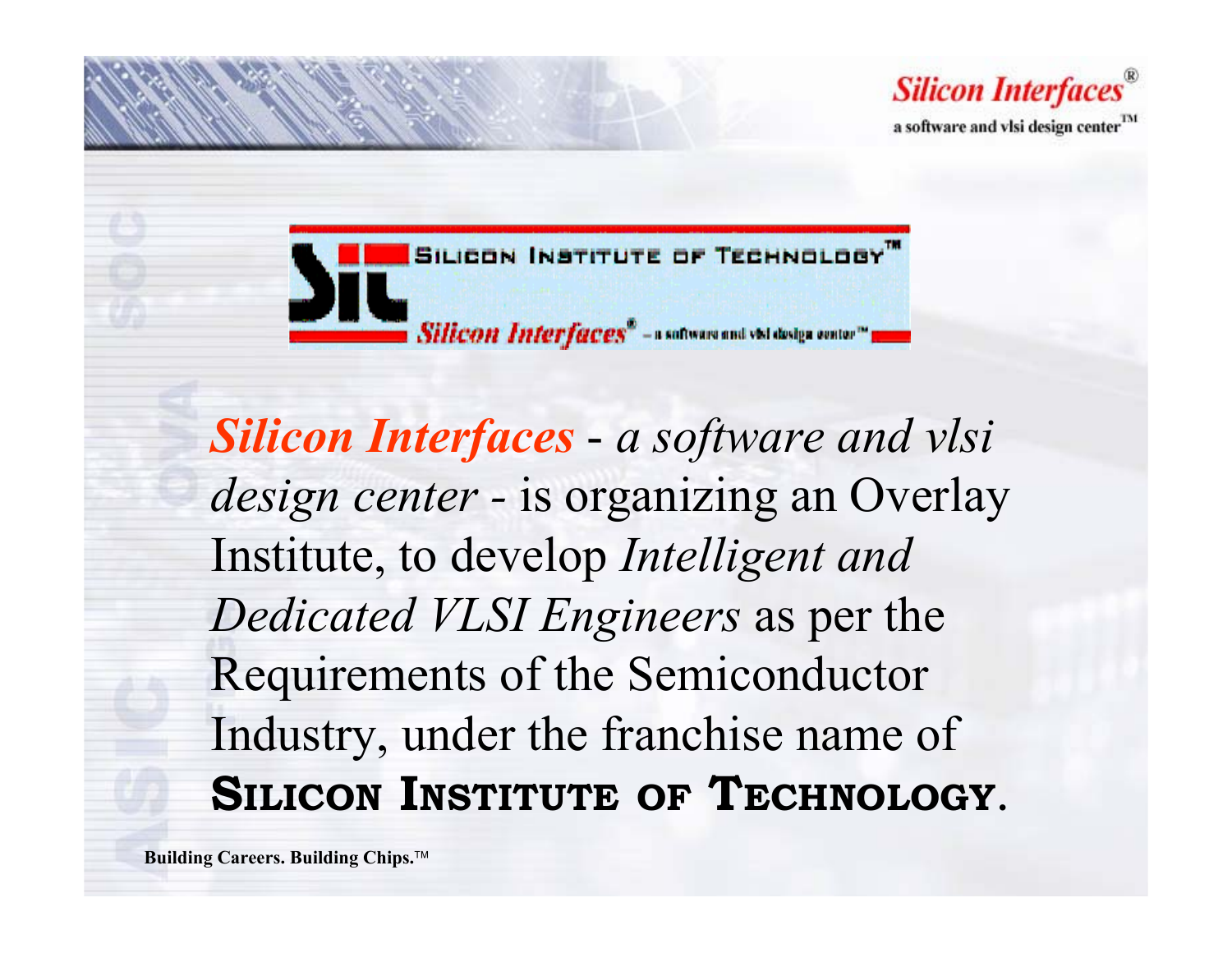

**Silicon Interfaces** a software and vlsi design center

### Features

- Initiated by Company with 16+ years in VLSI Industry
- The Institute has alliances with international Universities
- Affiliation to EDA Vendor University program ongoing
- **Faculty** includes, MS, USA, Qualified, Trained and Internationally Experienced in Semiconductor Designs
- The Institute is Based in the Commercial, Business and Residential areas of Mumbai, close to major stations of Mumbai – Churchgate and CST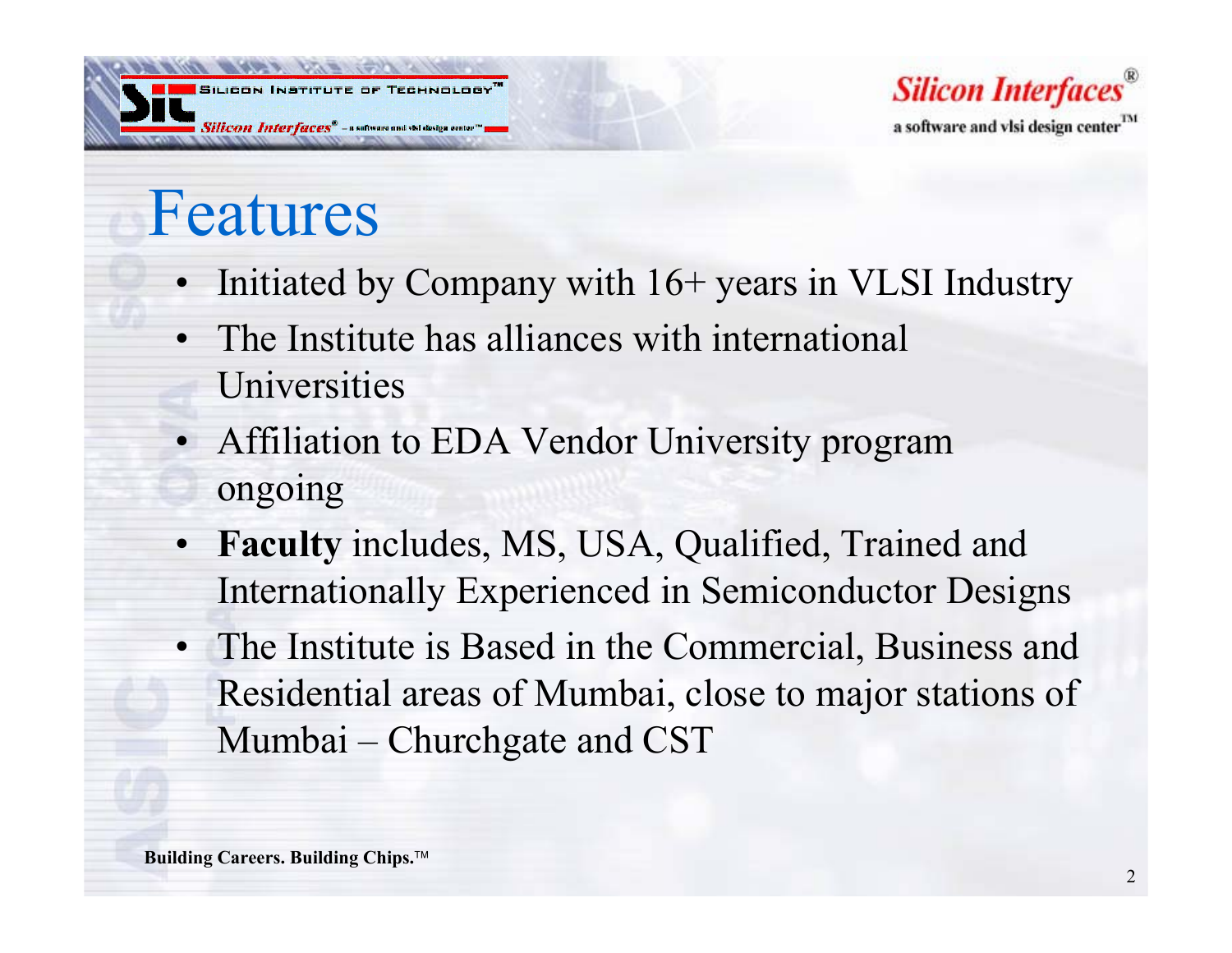

### Program

- 4-month Advanced VLSI program
- Program includes Curriculum (designed in conjunction with *Silicon Interfaces* and its requirements) with multi-modules:
	- Logic Design: -
		- Combinational / Sequential (Sync/AsynMem/Clk/FS),<br>- Memory, System Design (Block/Flow Charts/Meth)
		- Memory, System Design (Block/Flow Charts/Meth),<br>- Verification Ton Down Design Methodologies

- Verification,Top Down Design Methodologies,<br>Documentation.

- HDL:
	- -- HDL & HVL (Test Bench) - Verilog / Advanced Verilog<br>- Advanced - VHDL - Advanced - PLL/Compiler Directive
	- Advanced VHDL, Advanced PLI/Compiler Directives
- Methodologies & Advanced Verification:
	- -Methodologies IP, FPGA, ASIC & SOC
	- -VDL - Advanced - SystemVerilog
	- -Advanced Verification Methodologies - OVM

**Building Careers. Building Chips.**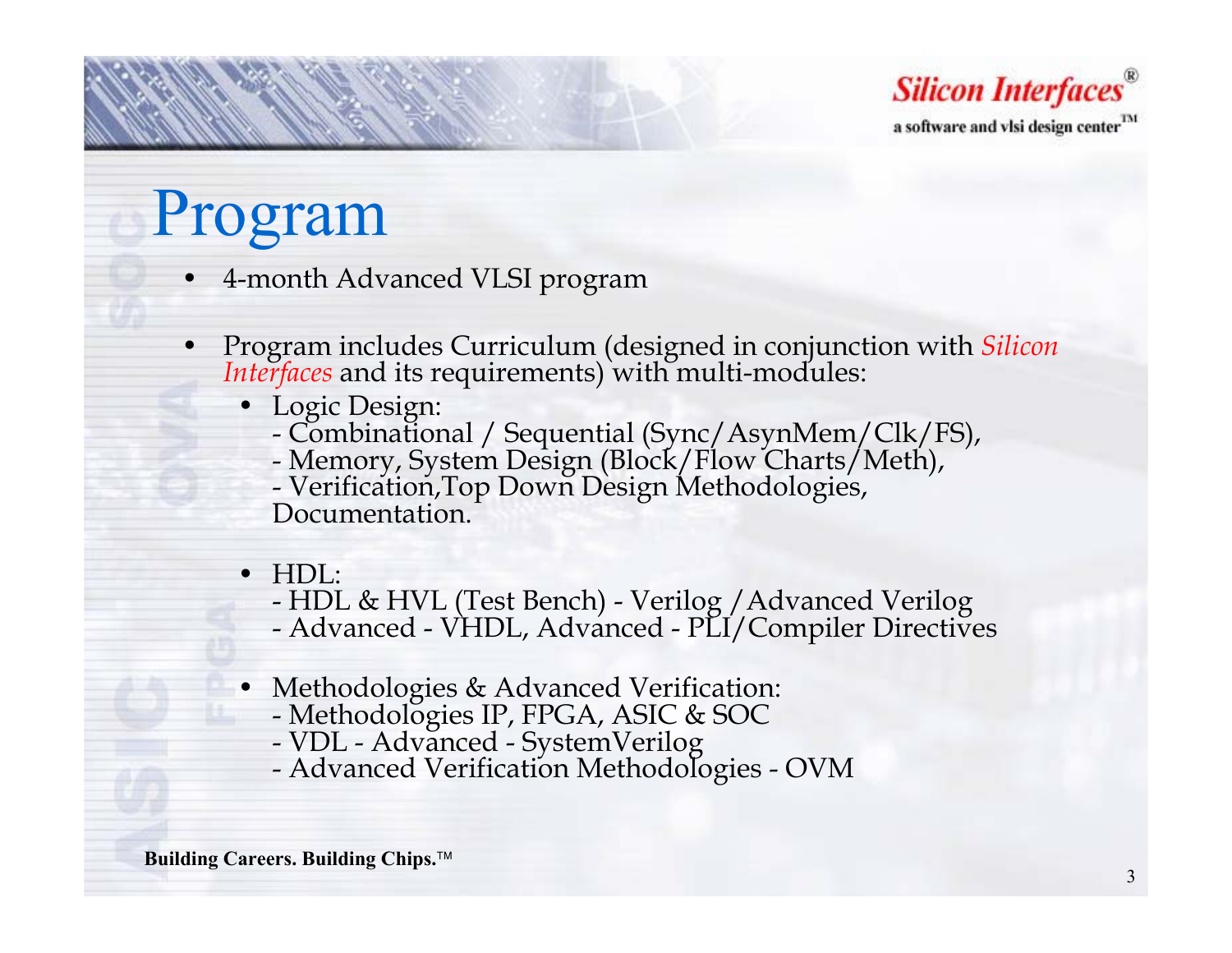**Silicon Interfaces®** a software and vlsi design center<sup>1M</sup>

## Program

- **Verticals**
	- Hosts PCI, Data Communications USB
	- Processor Verification

### •**Backend**

- Backend Static Timing Analysis
- Backend Semi-custom STA
- Backend Full Custom

### •**Environments**

- Linux (Basics/Commands)
- 
- Scripting (Shell/Perl),<br>- EDA flow (Front-end/Backend)
- Install Linux, Tools.
- 
- EDA tools (Practical) Lab Frontend Design & Verification
- Mini Project<br>- Paper Writin
- Paper Writing/Presentation
- Lab VIP
- Paper Writing/Presentation
- Lab Semi Custom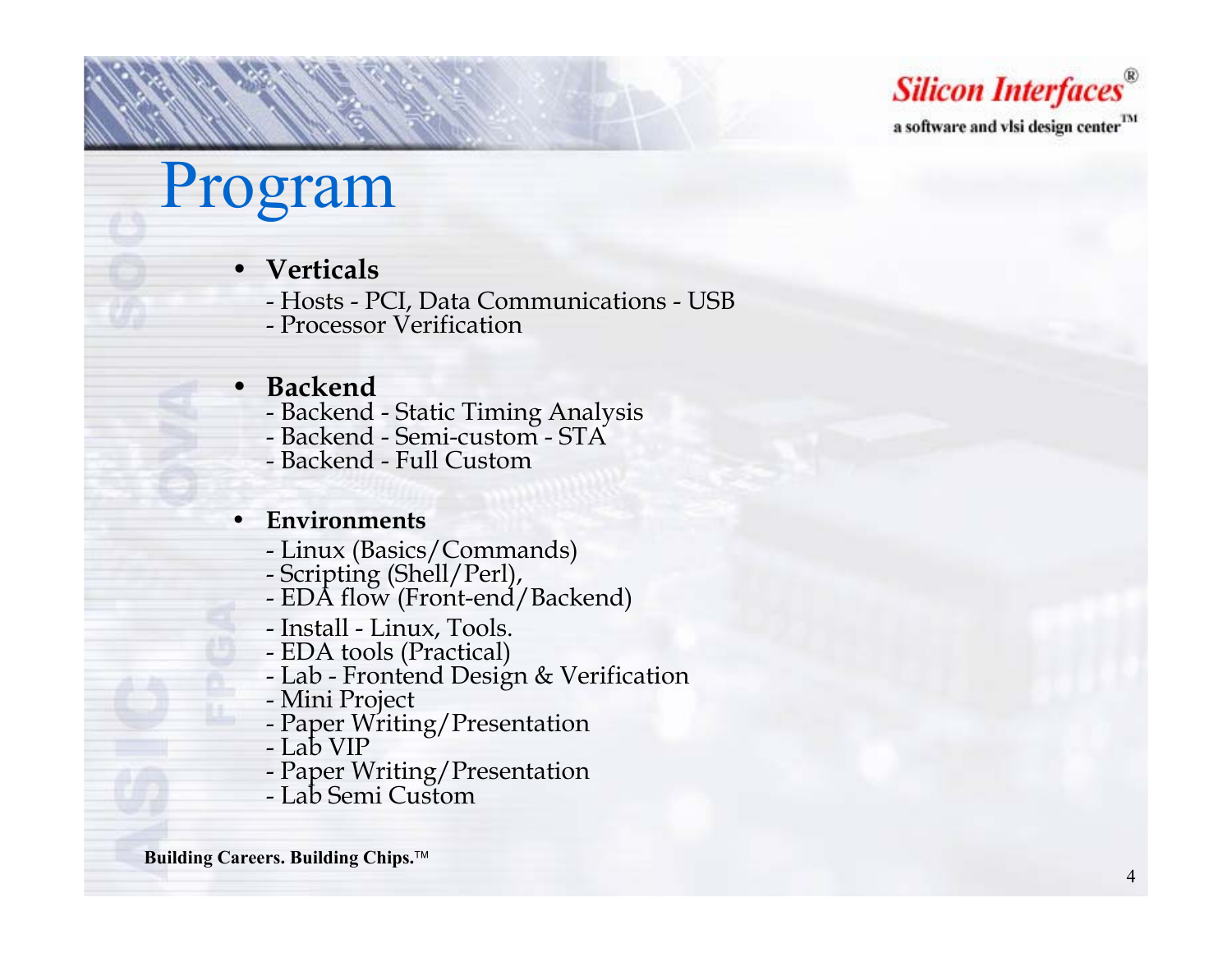



### Program

- After every month there will be Test, Check Point Results & Counseling, finally in the last month FINAL Results(!) of all.
- State-of-the-art training facilities with hardware and software equipment and necessary EDA tools
- • A mix of theory + Lab projects makes the student understand concepts and then apply.
- • Course materials created based on real-world experience + Research in US universities.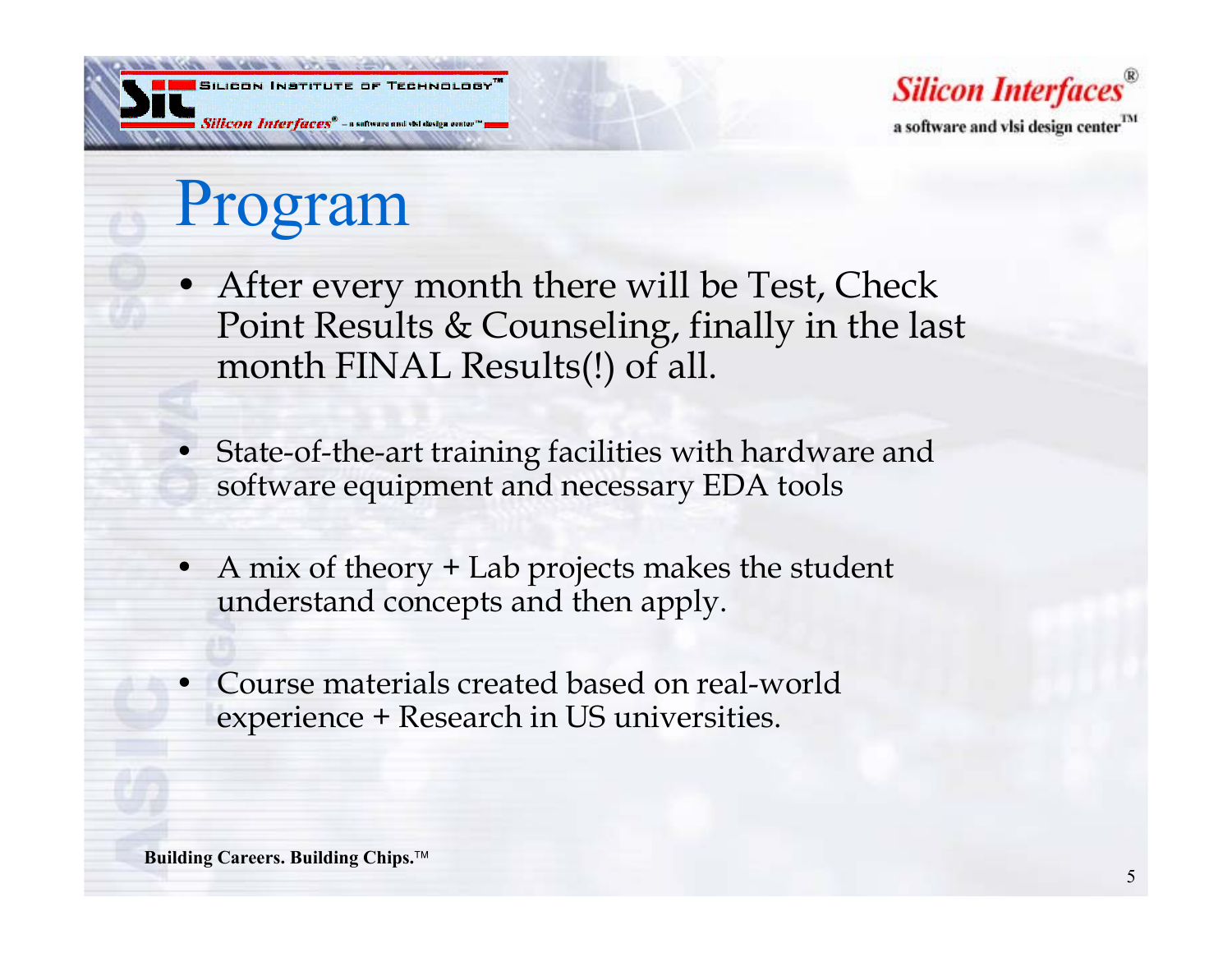

# Eligibility Criteria

- Should be a BE (Electronic, Computer, Communications, Telecommunication, Electrical and Instrumentation) with degree cut off year at least 3 years prior
- B.Sc / Diploma (Physics, Computer Science, Electronics) with cut-off year atleast 4 years prior